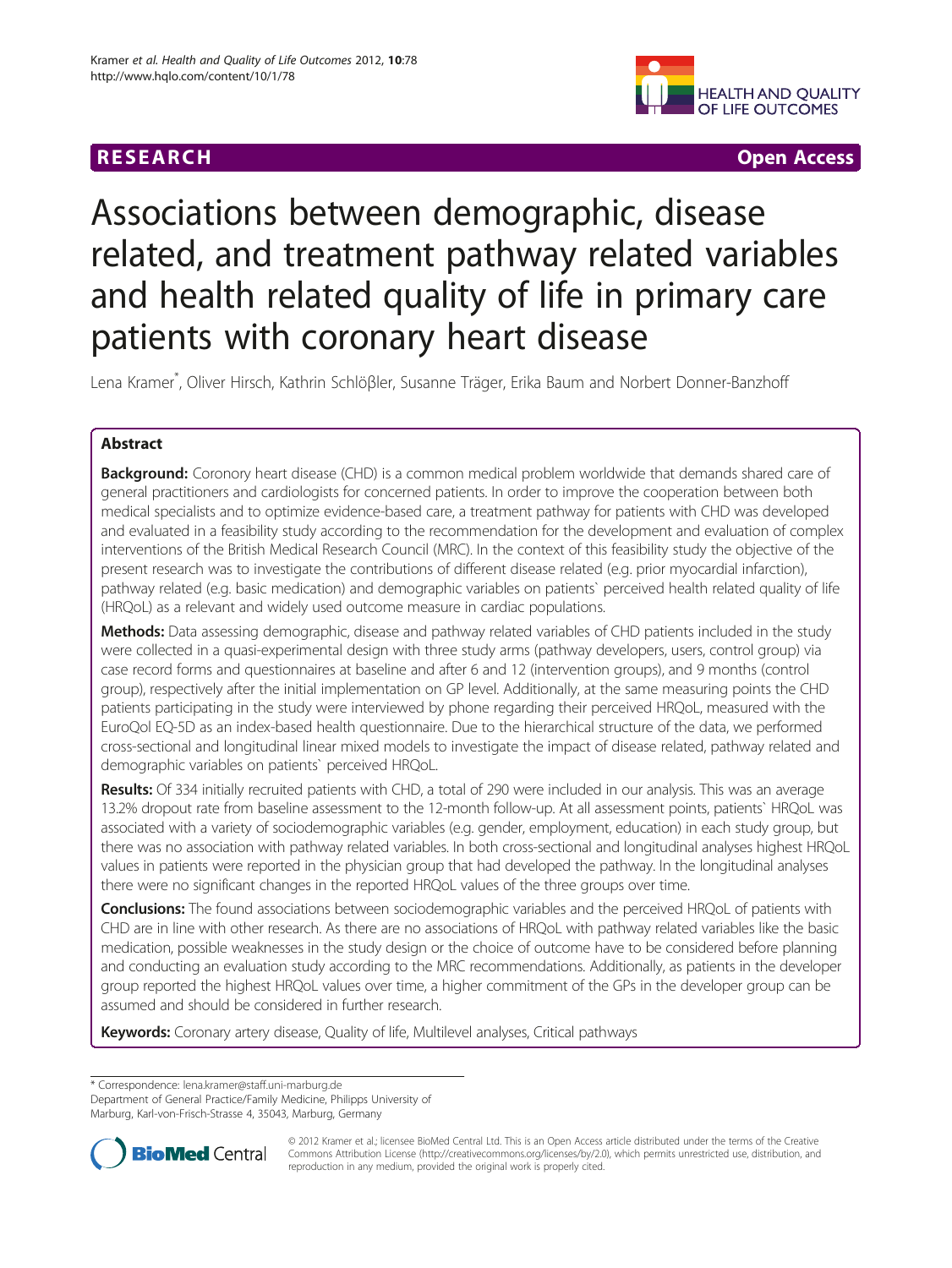#### Background

Coronary heart disease (CHD) is worldwide the leading cause for morbidity and mortality in adults [\[1](#page-8-0)], although in high income countries the mortality of patients with CHD has decreased in recent years [[2,3\]](#page-8-0). In Germany, prevalence rates in the general population are 6.5% (women) to 9.1% (men) [\[4](#page-8-0)]. For affected patients CHD has often significant consequences (e.g. limited functionality, regular medication and monitoring visits) for their entire life. Beside conventional somatic measures like morbidity and mortality, health related quality of life (HRQoL) has become more and more a relevant health outcome to assess the effects of chronic illness on patient's daily life. In contrast to patients` satisfaction, another widely used outcome measure that was shown in several European studies to be not an adequate outcome due to ceiling effects [[5,6\]](#page-8-0), HRQoL is a suitable endpoint in cardiac populations [[7,8\]](#page-8-0), also in terms of long-term prognosis [\[9](#page-8-0)]. HRQoL is understood as a multidimensional concept representing patient's subjective perception of his physical, psychological and social health status as well as his general well-being [[10](#page-8-0)]. A common instrument to assess patients HRQoL is the Euroqol EQ-5D [[11](#page-8-0),[12](#page-8-0)], a generic index-based health questionnaire, which was validated across different diseases, populations and countries [[11-14\]](#page-8-0). In the context of cardiovascular disorders a review by Dyer et al. showed evidence for validity and reliability of the EQ-5D in patients with cardiovascular disease [\[15](#page-8-0)]. The EQ-5D index correlates negatively with the severity of cardiac disease. Other factors as age or physical ability (measured in Treadmill exercise time) were shown to have a smaller influence on HRQoL whereas gender had a strong influence [[16](#page-8-0)]. Even after adjustment for depressive symptoms, social support and baseline EQ-5D values, the measured HRQoL of women with CHD was rated lower [\[17\]](#page-8-0).

To guarantee appropriate care for patients with CHD in primary care, an effective cooperation of general practitioner (GP) and cardiologist with a focus on the GPs´ gatekeeper role is essential. This is of special interest in countries with a social insurance based health care system (SIS; also called "Bismarck" type health care system). In contrast to countries with a national health care system (NHS; also called "Beveridge" type health care system), which is characterized by a strong governmental influence and funding on taxation, SIS are less regulated by institutional standards and funded by non-profit insurance funds. Patients have quasi-universal access to care with only a very limited gate-keeper role of the GP [[18](#page-8-0)]. Thus, competition between medical professionals in the ambulatory sector (primary and secondary care) hinders cooperation. In this context the establishment of shared care plans is – despite their need- difficult to achieve. One

approach to facilitate the adaption of shared care is the provision of clinical pathways. Those are multidisciplinary, locally translatable, and involve a stepwise procedure, determined timeframes, and standardized care for a specific clinical problem [\[19\]](#page-9-0). In contrast to medical guidelines, which also aim for a standardized patient care, treatment pathways are a more active and more specific form of implementation with a strong bottom-up component [\[20\]](#page-9-0). Although the implementation of treatment pathways faces similar problems as the implementation of guidelines [[21,22\]](#page-9-0), pathways are supposed to possess higher implementation chances by adapting the guideline recommendations to local conditions [[23,24\]](#page-9-0). However, the effect of local treatment pathways is controversial as not always an implementation benefit by the local adaptation was found [[25](#page-9-0)]. Possible effects of the CHD pathway might be an improvement in medication, more appropriate visits, familiarity with the guideline and exchange between the providers. Due to these assumptions we developed a treatment pathway for patients with CHD in a SIS as most research was yet done in countries with a NHS. As the pathway contained several interacting components and can thus be considered as complex intervention we followed the recommendations regarding the development and evaluation of complex interventions, proposed by the British Medical Research Council (MRC) [[26](#page-9-0)]. According to this iterative model the theory-based development of the complex intervention is followed by exploratory feasibility studies to detect, check and modify potential limitations in the study design before potentially planning and conducting a subsequent evaluation study to assess the intervention's effectiveness, if possible in a randomized controlled trial (RCT). Within the context of this feasibility study we aimed to investigate the impact of different disease related (e.g. prior myocardial infarction), pathway related (e.g. basic medication) and demographic components on patients` perceived HRQoL as one relevant health outcome in CHD patients.

## Methods

#### Development and description of the CHD pathway

The pathway development was performed in cooperation with 14 GPs and 4 cardiologists of the Marburg region, Germany, who were invited by the Department of General Practice/Family Medicine at the University of Marburg. We assumed that by realizing a bottom-up approach [[20](#page-9-0)] physicians` adherence to the recommendations of the treatment pathway would be enhanced. By doing so it was intended to coordinate prescription of drugs and scheduling regular visits with the GP and the cardiologist. The development of the pathway was based on current regional [[27](#page-9-0)] and national care guidelines [\[28\]](#page-9-0). Within small working groups moderated by members of our department, plans for monitoring visits (examinations, referral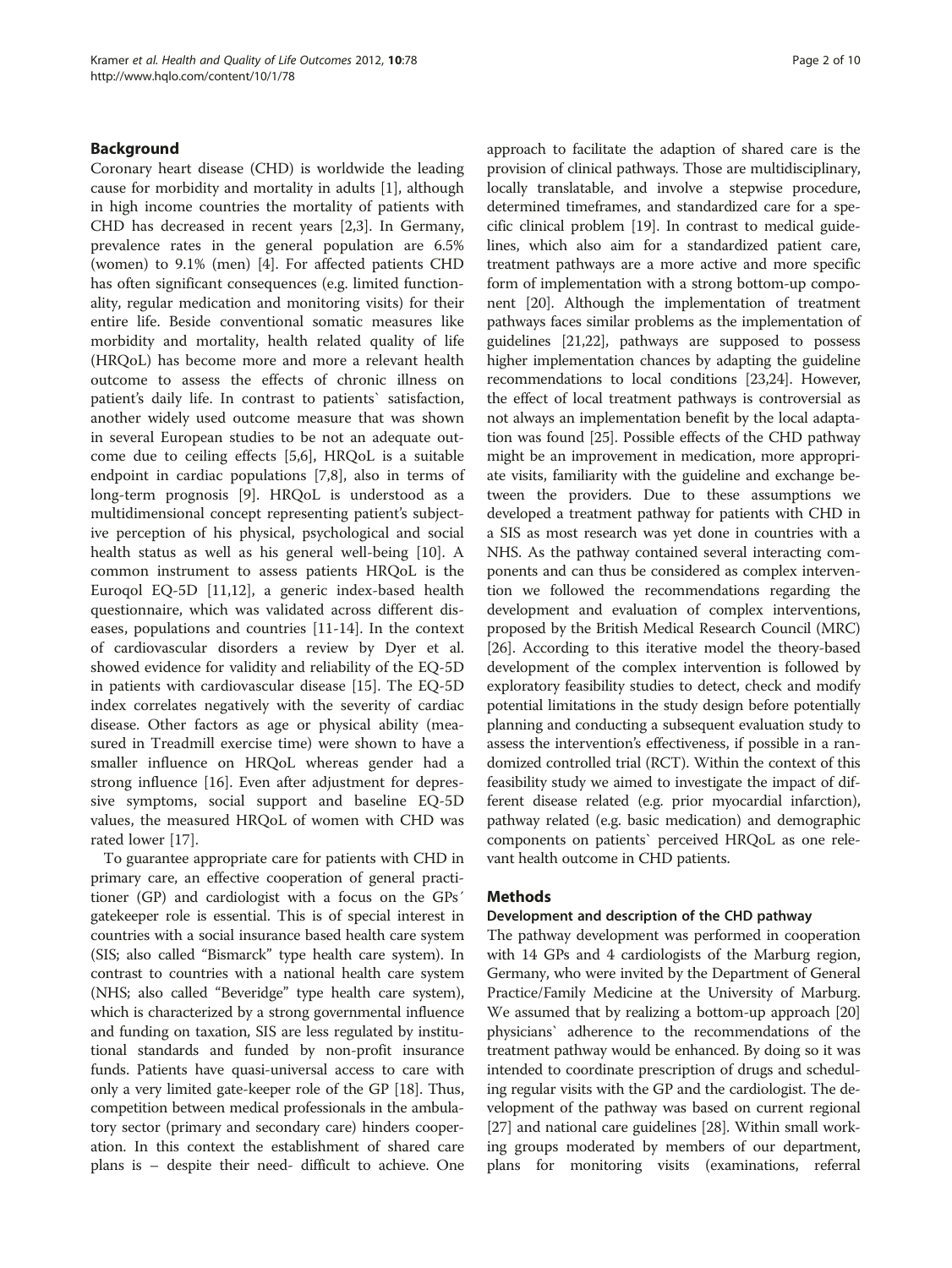frequency), relevant drugs (including dosage), and documentation forms were developed and brought to a consensus with all participants. To support the implementation of the pathway and to improve the communication and cooperation between GPs and cardiologists in daily practice, we provided the physicians with both a laminated pocket version of the pathway guidelines covering drugs and monitoring visits, and patient treatment logs to list medication and monitoring visits for every patient. An overview of the pocket version of the pathway is given in Additional file [1](#page-8-0): Table S1.

#### Study design

The study was conducted as a quasi-experimental trial with three study arms. We used GPs as the unit of classification. All practices of the intervention groups (A: pathway developers, B: users) were located in the Marburg region, Germany, whereas the practices of the control group (C) were situated in a neighbouring town. The participating physicians were recruited from the regional physician network of the Department of General Practice/ Family Medicine. GPs and cardiologists in both intervention groups received the pathway material. The control group did not receive any pathway material and treated their patients with CHD as usual. GPs got monetary compensation for the recruitment of patients and – if applicable – for their participation in the development of the treatment pathway. All practices were visited by a study nurse to give an introduction in the study flow and documents. Beside the quantitative evaluation of the CHD pathway we conducted semi-structured interviews with the participating GPs to gain further insight into GPs opinion regarding the pathway [[29](#page-9-0)]. An overview of the intended study design is given in Figure 1.

At baseline, data collection for the CHD patients included in the study was performed by the participating GPs in case record forms which contained information about medical investigations, laboratory data like lipid values, liver enzymes and kidney values, medication, referrals to cardiologists, and hospitalizations. In both intervention groups, follow-up assessments with the same case record forms were done at 6 and 12 months. We did not expect remarkable changes in the control group. Therefore, we conducted one follow-up assessment after 9 months. In our analyses we compared the 9 months follow-up data of the control group with both follow-up data of the intervention groups at 6 and 12 months.

Additionally, at the same measuring points patients were asked with standardized questionnaires about their HRQoL and their treatment satisfaction. While at baseline the assessment was paper-pencil based, the followup interviews were conducted via phone by independent interviewers. Follow-up intervals of case record form and patients` assessment were identical. Physicians and patients were informed in written form about the study and gave their consent to study participation. Ethic approval for the study was obtained from the Ethics Committee of the Faculty of Medicine at Philipps University Marburg, Germany.

#### Data collection

The demographic and disease related variables we included in our analyses comprised patients` age, gender, living with partner, education level, employment, prior myocardial infarction and prior bypass or stent. Regarding the pathway we aimed to investigate the impact of monitoring visits and relevant drugs on patients` HRQoL. As the data for monitoring visits showed no

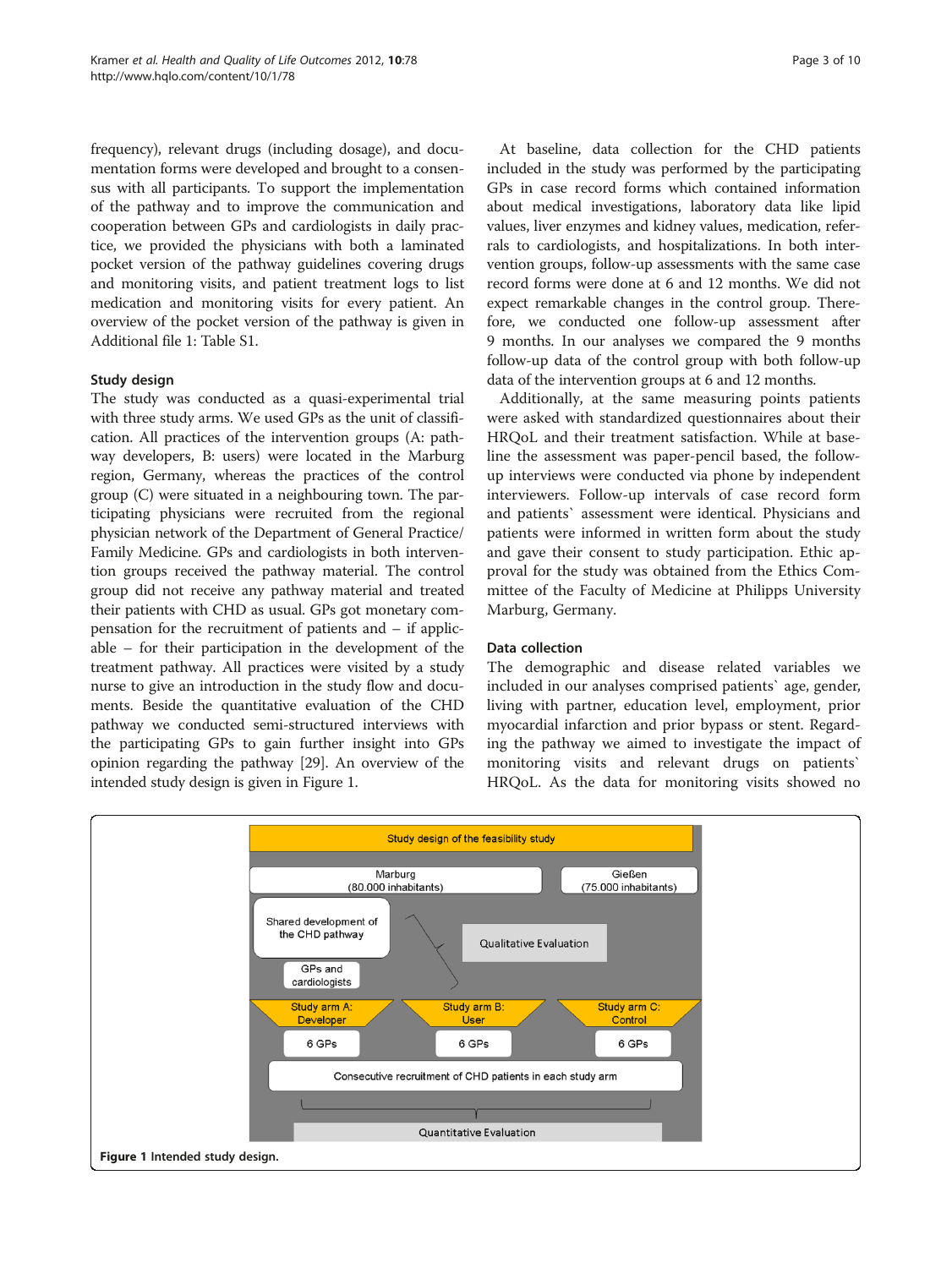significant variance between groups we excluded this variable from our analyses and focussed on the basic evidence-based medication recommended by the CHD pathway.

Due to the complexity of recommendations regarding drug management, we concentrated on the effects of basic evidence-based medication for CHD on HRQoL. The medication with cholesterol-lowering drugs like statins and antiplatelet agents (e.g. acetylsalicylic acid or clopidogrel) is considered as basic evidence-based therapy in patients with CHD and could be demonstrated as being effective in a variety of studies [[30](#page-9-0)-[37\]](#page-9-0). Based on the prescription of basic evidence-based medication patients were classified as "basic therapy completely achieved" when cholesterol-lowering drugs (statins, fibrates) and antiplatelet agents (ASA, clopidogrel) or alternatively anticoagulant agents (phenprocoumon/warfarin or heparin) were given. If patients received only one drug class they were classified as "cholesterollowering drugs achieved" or "antiplatelet/anticoagulant agents achieved". In spite of their different indication we did not distinguish between antiplatelet and anticoagulant agents as basic evidence-based medication. While anticoagulant agents are recommended for stroke prevention in patients with tachyarrhythmia absoluta and atrial fibrillation or for thrombosis prophylaxis, antiplatelet agents are essential drugs in the treatment of CHD. For patients having an indication for an anticoagulative therapy a combination with antiplatelet drugs is not recommended [[30](#page-9-0),[31](#page-9-0)]. This recommendation is not valid in comorbid patients having had a myocardial event (infarction, stent implantation) in the past 12 months. In line with the pathway in theses cases a combined medication is indicated. As statins have adverse effects, which might impact the compliance of patients, we also included fibrates as cholesterol-lowering drugs as a basic evidence-based medication.

The primary endpoint of the study was patients` perceived health related quality of life, which was assessed by the Euroqol EQ-5D [\[11,12\]](#page-8-0). The EQ-5D describes present-day health status on five dimensions: mobility, self-care, usual activities, pain/discomfort and anxiety/ depression. Each dimension is represented by one question with three severity levels (no problems, some or moderate problems and extreme problems). Psychometric qualities are comparable to those of similar instruments like the Short-Form 36 Health Survey Questionnaire (SF-36)[\[38,39](#page-9-0)]. The five health dimension items can be used to generate a single index value by applying societal preference weights. These preference weights and an algorithm for calculating the index are available for different countries [\[40\]](#page-9-0). According to the recommendations for quality of life analyses in clinical studies we used the preference weights of a European sample [[41,42](#page-9-0)]. The index ranges from 1 (full health) to 0 (dead) with some states being worse than dead  $(< 0$ ).

#### Study sample

According to our study design we asked 18 GPs (6 pathway developers, 6 users, 6 control physicians) to participate in our study and to recruit consecutively patients with CHD. Inclusion criterion was the existence of an ischemic heart disease (I20-I25 of the ICD-10). Patients with currently treated carcinoma, COPD stage III-IV or renal insufficiency stage IV-V were excluded. Sample size calculation was performed with the programme "Sampsize Version 1.0.2" by the Health Services Research Unit of the University of Aberdeen ([http://www.](http://www.abdn.ac.uk/hsru/research/delivery/behaviour/methodological-research) [abdn.ac.uk/hsru/research/delivery/behaviour/methodo-](http://www.abdn.ac.uk/hsru/research/delivery/behaviour/methodological-research)

[logical-research\)](http://www.abdn.ac.uk/hsru/research/delivery/behaviour/methodological-research). Regarding the EQ-5D Index we aimed to detect a minimum difference of 15 points with a standard deviation of 25. The minimum sample size for each of our intended 18 GPs at a significance level of p = .05, 80% power, and an estimated intracluster correlation coefficient of .10 would be 16 patients. An intracluster correlation of .10 is a conservative estimate [[43\]](#page-9-0).

#### Data analysis

Baseline characteristics of physicians were compared using the Freeman-Halton extension of Fisher`s exact test because of low numbers in our  $2 \times 3$  tables [\[44](#page-9-0)]. The Kruskal-Wallis test was used to examine absolute differences in age.

We analyzed baseline characteristics of patients to identify possible selection bias in the three study arms and performed detailed comparisons between study dropouts and participants.

Cross-tab analyses with  $\chi^2$ -tests and standardized residuals were performed using Cramer-V as an effect size. A value of .40 or higher denotes a large effect [\[45,46](#page-9-0)]. The Kruskal-Wallis test was used to examine absolute differences in age.

Due to the hierarchical structure of the data (patients nested within physicians) we used cross-sectional and longitudinal linear mixed models with restricted maximum likelihood (REML) estimation to measure associations between predictors and quality of life dependent variables (EQ-5D Index) [\[47\]](#page-9-0). This approach is capable of controlling for variations in patient and physician characteristics. Intraclass correlation coefficients (ICC) were calculated for each quality of life variable and assessment point to indicate whether practices were heterogeneous regarding these variables. At an intraclass coefficient of at least .05 a multilevel analysis should be performed [[48\]](#page-9-0). We considered a predictor to be significant if the T statistic of the regression coefficient corresponded to an alpha level of <.05. Tukey`s Least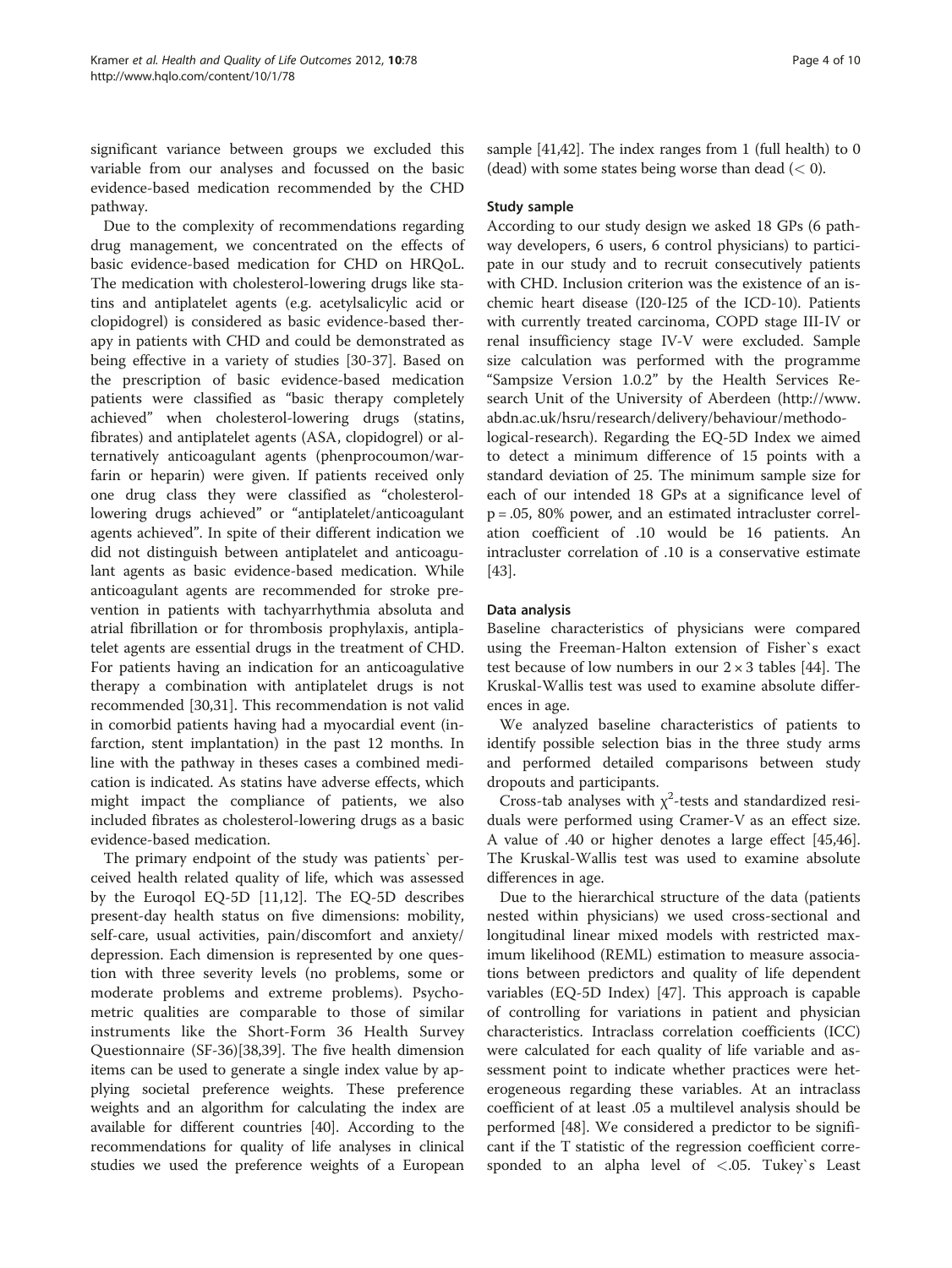Significant Difference (LSD) test was used to compare adjusted mean differences within significant categorical predictors. Evidence-based medication, the interaction between evidence-based medication and physician group, patients` age, gender, living with partner, education level, employment, prior myocardial infarction and prior bypass or stent were entered as fixed effects. We also tried to integrate them as random effects. Due to the different follow-up assessments between control and intervention groups we applied the last observation carried forward (LOCF) method to impute the missing measurements of the control group at 12 month followup with their respective data at 9 month follow-up. Although the use of LOCF has its critics due to its increased potential for bias [[49\]](#page-9-0), we thought this approach to be plausible and appropriate as we did not expect change in the control group from the moment of dropout onwards [[50\]](#page-9-0). Patients in the control group had a long history of medical treatment because of CHD and the treatment regiment was not changed during the study period. This has to be considered when interpreting the results [\[51\]](#page-9-0). Statistical analysis was performed with SPSS 19.0.

#### Results

#### Sample characteristics

A total of 20 GPs (8 pathway developers, 6 users, 6 control physicians) participated in the study. Table 1 summarizes the characteristics of the participating GPs.

During the recruitment period 415 patients with existing CHD had been invited to participate of whom 334 patients agreed. Of these, 290 patients could be included in the final sample (Figure [2](#page-5-0)).

The number of patients recruited by each of the 20 GPs ranged between 9 and 24 (mean cluster size 17.1).

|  |  | Table 1 Sociodemographic characteristics of the GPs |  |  |  |
|--|--|-----------------------------------------------------|--|--|--|
|--|--|-----------------------------------------------------|--|--|--|

| Variables                                      | Study arm A<br>(developers) | Study arm<br>B (users) | Study arm<br>C (control) | P value |
|------------------------------------------------|-----------------------------|------------------------|--------------------------|---------|
| N                                              | 8                           | 6                      | 6                        |         |
| Mean age (year)                                | 50.8                        | 52.8                   | 51.3                     | .77     |
| Gender <sup>a</sup>                            |                             |                        |                          | .06     |
| female (%)                                     | 4(50.0)                     | 1(16.7)                | 5(83.3)                  |         |
| male (%)                                       | 4(50.0)                     | 5(83.3)                | 1(16.6)                  |         |
| Practice location <sup>a</sup>                 |                             |                        |                          | .87     |
| town (%)                                       | 4(50.0)                     | 3(50.0)                | 4(66.6)                  |         |
| country (%)                                    | 4(50.0)                     | 3(50.0)                | 2(22.2)                  |         |
| Characteristic<br>of the practice <sup>a</sup> |                             |                        |                          | .62     |
| single practice                                | 3(37.5)                     | 2(33.3)                | 4(66.6)                  |         |
| group practice                                 | 5(62.5)                     | 4(66.6)                | 2(33.3)                  |         |

As seen in Table [2](#page-6-0) most of the participating patients were male (68%), lived with a partner (72%), did not work (80%) and had a mean age of 69 years. The majority (64%) had an education level of 9 or less years, reported prior myocardial infarction (53%) and prior coronary intervention (79%).

There were no differences between the study arms in sociodemographic and baseline characteristics except gender and living with partner. Significantly more patients in study arm A (developers) were male ( $\chi^2$  = 12.09, df = 2,  $p = .002$ , Cramer-V = .20) and living with a partner  $(\chi^2 = 7.77, df = 2, p = .02, Cramer-V = .16)$ , whereas in study arm C (control) women not living with a partner were overrepresented, compared to the other groups.

#### Dropout analysis

There was an average 13.2% dropout rate from baseline assessment to the final follow-up assessment  $(n = 44)$ . The proportion in study arm B (users) was highest with 15.7% (13 out of 83 at baseline), in study arm C (control) 14.0% (15 out of 107) and in study arm A 11.1% (16 out of 144 at baseline) (see Figure [2\)](#page-5-0).

There were no differences between the final sample and dropouts in sociodemographic and baseline characteristics except living with partner  $(\chi^2 = 4.81, df = 1,$ p = .03, Cramer-V = .12), employment  $(\chi^2 = 5.01, df = 1,$  $p = .03$ , Cramer-V = .12) and prior myocardial infarction  $(x^2 = 5.85, df = 1, p = .02, Cramer-V = .13)$ . Dropouts more often lived without partner, did not have an employment and had no myocardial infarction in the past compared to the final sample. All effect sizes can be considered small.

#### Cross sectional analyses

As Table [3](#page-6-0) shows, ICCs are > .05, so that multilevel analyses are feasible.

Table [4](#page-6-0) summarizes the results of the multilevel cross sectional analyses for all assessment points. The integration of the predictors as random was not possible because the respective models did not converge.

At baseline there was no significant association between any of the predictors and the EQ-5D-Index except for employment. Patients who were employed had a significantly higher EQ-5D Index (81.76, standard error 3.49) than those who were not employed (72.55, standard error 1.84;  $p = .01$ ).

At the first follow-up assessment patients in the developer group had a significantly higher EQ-5D Index (77.39, standard error 2.66) than those in the control group (67.66, standard error 2.88;  $p = .02$ ). There was no significant difference between the user group (70.37, standard error 3.20) and these two groups. Male patients (76.39, standard error 2.04) had a significantly higher EQ-5D Index than females (67.23, standard error 2.67;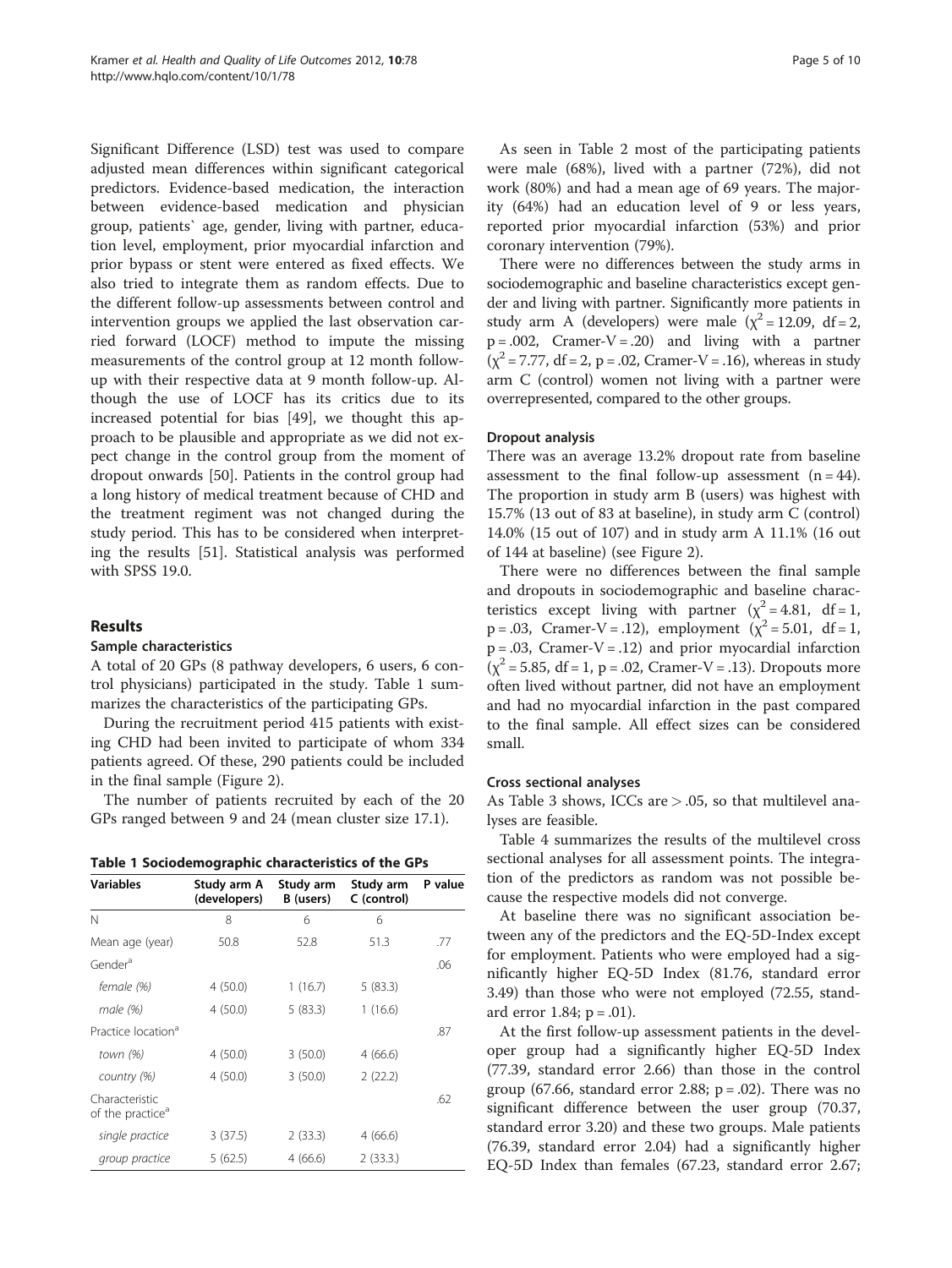<span id="page-5-0"></span>

 $p = .001$ ). Patients with 11 to 13 years of education (77.35, standard error 3.17) had a significantly higher EQ-5D Index than those with up to 9 or less years of education (67.58, standard error 1.89;  $p = .004$ ).

At the second follow-up assessment patients in the developer group had a significantly higher EQ-5D Index (77.38, standard error 2.31) than those in the control group (68.35, standard error 2.35) and in the user group (66.45, standard error 2.83;  $p = .02$  and  $p = .01$ , respectively). Patients without a previous myocardial infarction had a significantly higher EQ-5D Index (73.00, standard error 2.13) than those who had had a prior myocardial infarction (68.46, standard error 2.01;  $p = .04$ ). Male patients (73.67, standard error 1.85) had a significantly higher EQ-5D Index than females (67.79, standard error 2.50;  $p = .02$ ). Patients with 11 to 13 years of education (74.50, standard error 2.98) had a significantly higher EQ-5D Index than those with up to 9 years of education (67.37, standard error 1.68; p = .03).

#### Longitudinal analyses

Results of the longitudinal analyses are shown in Table [5](#page-7-0). The integration of the predictors as random was not possible because the respective models did not converge.

As seen in Figure [3](#page-7-0) the user and the control group had different longitudinal characteristics in the EQ-5D Index over time. At the first follow-up there was a rise in the user group and a decline in the control group. But

at the second follow-up, both groups had the same scores again.

Patients with a prior myocardial infarction had a larger decline in the EQ-5D Index than those without myocardial infarction. Women had a larger decline than men in the EQ-5D Index from baseline to first follow-up. Those with 11 to 13 years of education had a rise in the EQ-5D Index from baseline to first follow-up and then a decline while those with up to 9 years and those with 10 years of education had a decline from baseline to first followup which then leveled off.

#### **Discussion**

#### Main findings

The results of our cross-sectional analyses indicate that at all assessment points, patients` HRQoL was associated with a variety of sociodemographic variables and study group membership whereas there was no association with pathway related variables like the basic evidence-based medication as one major recommendation of the CHD pathway.

The higher values at baseline in employed patients for the EQ-5D Index are in line with the findings gained in populations with other chronic diseases where employment led to higher HRQoL values [[52-54](#page-9-0)]. The EQ-5D Index values at the first and second follow-up rose for patients in the developer group, men and patients with higher education level. At the second follow-up also the absence of a prior myocardial infarction had an impact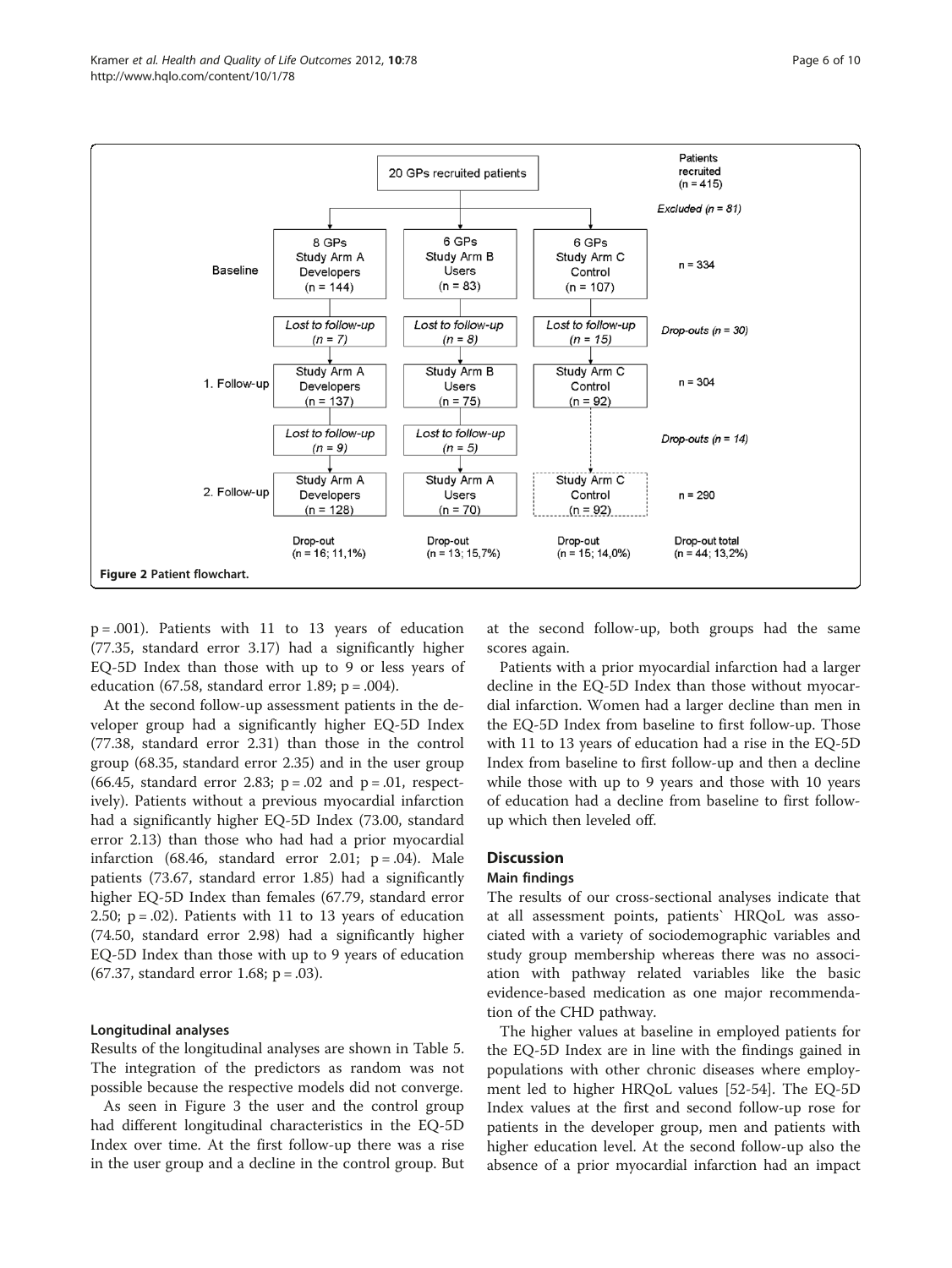<span id="page-6-0"></span>Table 2 Sociodemographic and baseline characteristics of the patients<sup>a</sup>

| <b>Variables</b>                  | Study arm A<br>(developers) | Study arm<br>B (users)      | Study arm<br>C (control)    | P value |
|-----------------------------------|-----------------------------|-----------------------------|-----------------------------|---------|
| N                                 | 128                         | 70                          | 92                          |         |
| Mean age<br>(year) (SD,<br>range) | 68.48<br>$(9.89; 42 - 91)$  | 68.91<br>$(10.60; 44 - 89)$ | 70.72<br>$(10.70; 40 - 94)$ | .27     |
| Genderb                           |                             |                             |                             | .002    |
| female (%)                        | 27(21.1)                    | 27 (38.6)                   | 38 (41.3)                   |         |
| male (%)                          | 101 (78.9)                  | 43 (61.4)                   | 54 (58.7)                   |         |
| Living with partner <sup>b</sup>  |                             |                             |                             | .02     |
| yes (%)                           | 102 (79.7)                  | 49 (71.0)                   | 57 (62.6)                   |         |
| no (%)                            | 26 (20.3)                   | 20 (29.0)                   | 34 (37.4)                   |         |
| Education level                   |                             |                             |                             | .25     |
| 9 or less years                   | 85 (67.5)                   | 45 (67.2)                   | 55 (62.5)                   |         |
| 10 years                          | 22 (17.5)                   | 6(9.0)                      | 18 (20.5)                   |         |
| $11-13$ years                     | 19 (15.1)                   | 16(23.9)                    | 15 (17.0)                   |         |
| Employment                        |                             |                             |                             | .13     |
| yes (%)                           | 30 (23.6)                   | 11(16.2)                    | 12 (13.3)                   |         |
| no (%)                            | 97 (76.4)                   | 57 (83.8)                   | 78 (86.7)                   |         |
| Prior myocardial infarction       |                             |                             |                             | .46     |
| yes (%)                           | 67 (52.3)                   | 42 (60.0)                   | 45 (50.6)                   |         |
| no (%)                            | 61(47.7)                    | 28 (40.0)                   | 44 (49.4)                   |         |
| Prior bypass or stent             |                             |                             |                             | .16     |
| yes (%)                           | 105 (82.0)                  | 58 (84.1)                   | 65 (73.0)                   |         |
| no (%)                            | 23 (18.0)                   | 11 (15.9)                   | 24 (27.0)                   |         |

<sup>a</sup> Numbers may not add up to 290 and percentages may not add up to 100 % due to missing values and rounding.

 $<sup>b</sup>$  Significant difference between groups (α = .05).</sup>

on patients` HRQoL. Our gender-related findings are coherent with other research as several studies in patients with CHD showed a higher HRQoL for men [[55](#page-9-0),[56](#page-9-0)]. The reasons for these gender-related differences remain unclear. Possible explanations are that women with CHD are

Table 3 Means and standard deviations (sd) of EQ-5D index and their respective intraclass correlation coefficients (ICC)

| Group      | Index t <sub>0</sub> | Index t1      | Index t <sub>2</sub> |  |
|------------|----------------------|---------------|----------------------|--|
| Developers | 80.59 (16.95)        | 78.12 (17.29) | 77.82 (16.08)        |  |
| Users      | 68.74 (20.71)        | 69.36 (21.04) | 66.20 (18.70)        |  |
| Control    | 69.94 (20.97)        | 66.45 (25.39) | 66.45 (25.39)        |  |
| ICC        | .129                 | .089          | .100                 |  |

older, have a higher burden of comorbid illnesses and are more often widowed or living alone [[16](#page-8-0)[,55\]](#page-9-0). Also education and the related socioeconomic status are well established determinants for CHD as low education and socioeconomic disadvantage are linked to a higher risk of cardiovascular mortality and morbidity [\[57\]](#page-9-0).

In the longitudinal analyses EQ-5D Index values declined for women and patients with a prior myocardial infarction over time whereas the gradient for education level showed no linear development. Patients with a prior myocardial infarction can be categorized as having a more severe CHD. In line with our results a review by Dyer and colleagues showed decreased values of the EQ-5D index in patients with severe heart disease [[15\]](#page-8-0). As in our study, women report significantly worse health status after myocardial infarction than men. Compared to both other study groups patients of the developer group at all times had higher values in the EQ-5D index. An explanation for the results of the longitudinal analysis might be the shortness of intervals between the assessment points, so that situational influences could have affected patients` HRQoL ratings.

Higher HRQoL values of patients in the developer group might be due to a higher commitment and deepened preoccupation with the pathway recommendations of those physicians who participated in the pathway development. Grimshaw and colleagues showed in their study that the participation in developing an innovation could enhance the compliance in physicians

Table 4 Estimated multilevel regression coefficients for fixed effects, their standard errors (in parentheses), and p value of the T statistic for the predictors and the dependent variables at baseline, first and second follow-up

|                       | Index t <sub>0</sub>        | Index t1                    | Index t <sub>2</sub>        |
|-----------------------|-----------------------------|-----------------------------|-----------------------------|
| group                 | $-4.58$ (3.08) $p = .14$    | $-6.21$ (3.05) $p = .05*$   | $-7.87$ (2.98) $p = .01$ ** |
| medication            | $-1.72$ (3.47) $p = .62$    | $-2.66$ (3.71) $p = .48$    | $-5.50$ (3.50) $p = .12$    |
| group*medication      | $-0.14$ (1.65) $p = .93$    | $0.92$ (1.74) $p = .60$     | 2.10 $(1.65)$ p = .21       |
| myocardial infarction | $-3.17$ (2.38) $p = .19$    | $-3.66$ (2.57) $p = .16$    | $-5.20$ (2.48) $p = .04*$   |
| bypass/stent          | 1.80 $(3.04)$ p = .56       | $-0.93$ (3.28) $p = .78$    | $1.27$ (3.16) $p = .69$     |
| gender                | $-2.77$ (2.72) $p=.31$      | $-9.50$ (2.95) $p = .001**$ | $-6.45$ (2.84) $p = .02*$   |
| age                   | $0.18(0.15) p = .21$        | $0.01(0.16) p = .97$        | $-0.10$ (0.15) $p = .53$    |
| partner               | $-2.75$ (2.71) $p=.31$      | $-1.09$ (2.93) $p=.71$      | $-0.86$ (2.82) $p = .76$    |
| employment            | $-9.21$ (3.73) $p = .01***$ | $-1.36$ (4.02) p = .74      | $-1.69$ (3.88) $p = .66$    |
| education             | $2.17(1.51) p = .15$        | 4.56 $(1.62)$ p = .005**    | 3.25 $(1.57)$ p = .04*      |

 $*$  p < .05; \*\* p < .01.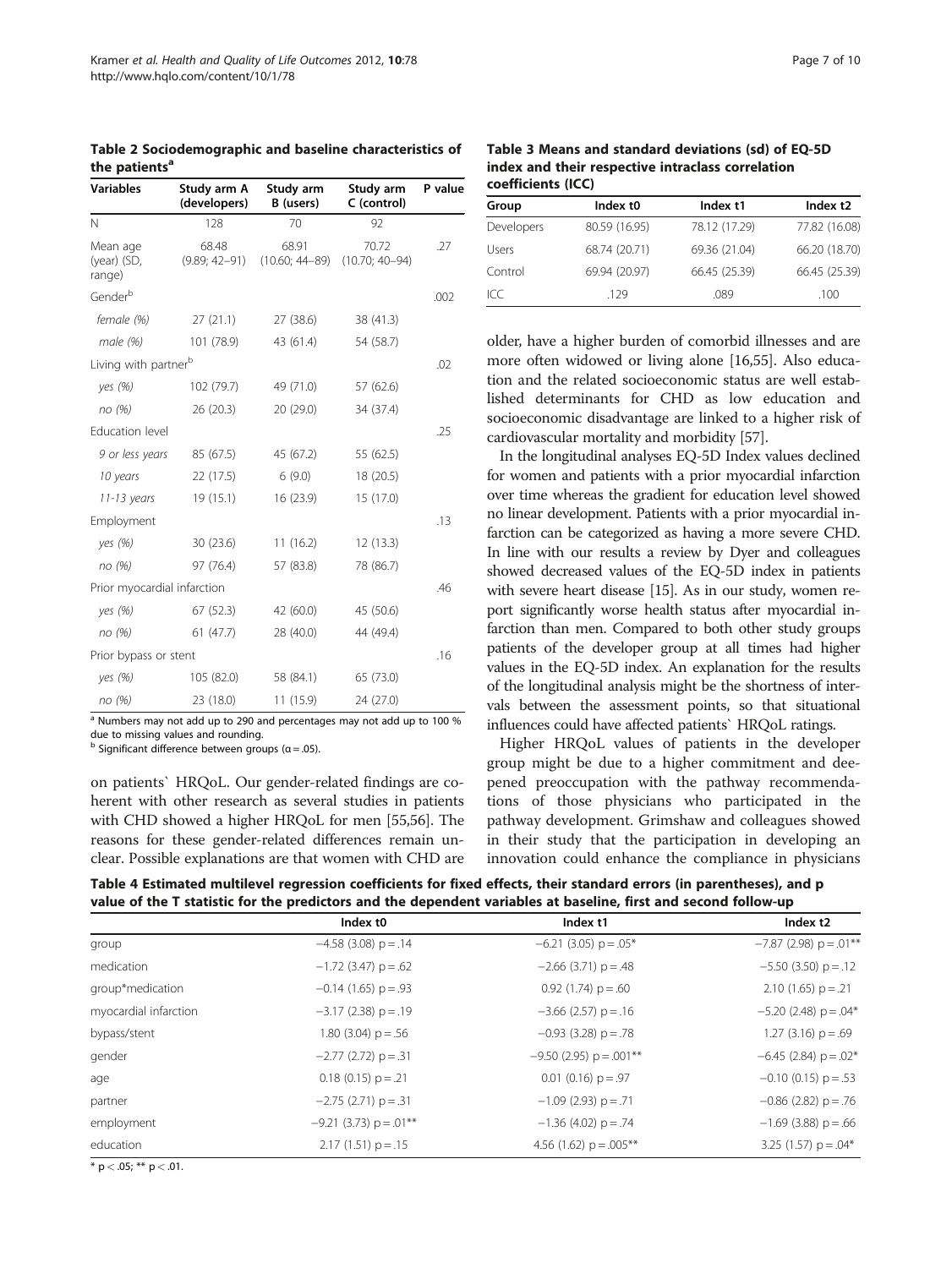<span id="page-7-0"></span>Table 5 Estimated multilevel regression coefficients for fixed effects, their standard errors (in parentheses), and p values of the T statistic for the predictors and the dependent variables in the longitudinal analyses

|                             | Index                       |
|-----------------------------|-----------------------------|
| group                       | $-5.02$ * (2.09) p = .03    |
| time                        | $-1.34$ (1.91) $p = .48$    |
| group*time                  | $-0.08$ (0.94) $p = .94$    |
| medication                  | $-1.52$ (0.85) $p = .07$    |
| myocardial infarction       | $-4.39**$ (1.42) $p = .002$ |
| bypass/stent                | $0.15(1.82) p = .94$        |
| gender                      | $-6.45**$ (1.62) $p < .001$ |
| age                         | $-0.01$ (0.09) $p = .90$    |
| partner                     | $-1.09$ (1.62) $p = .50$    |
| employment                  | $-3.73$ (2.23) $p = .09$    |
| education                   | $3.33***$ (0.91) $p < .001$ |
| $*$ p $<$ .05; ** p $<$ .01 |                             |

about 32%, whereas it was improved 22% in nondevelopers [\[58](#page-9-0)]. The appreciation of the developer group regarding their participation in the pathway development could also been shown in our qualitative analysis, where the GPs gave a positive evaluation of their participation and had a high identification with the pathway content [[29\]](#page-9-0). This appraisal of the pathway and its development did not automatically lead to a behaviour change according to the pathway recommendations as the

qualitative and quantitative data revealed. In the interviews the GPs reported to have already treated their patients according to the pathway recommendations, but by considering the results of basic drug prescription no difference in prescription behaviour in the three study arms became obvious. Despite these findings patients of GPs who were involved in the development of a complex intervention like the CHD pathway and appreciated this participation showed higher EQ-5D values than patients in the user or control group. This association might be mediated by a modified conduct in the consultation and should be considered in further research.

Since our research question was part of an exploratory feasibility study investigating potential weaknesses in the chosen study design, the results regarding the missing impact of the pathway recommendations (missing variances in monitoring visits, no significance in prescription of basic medication) have to be discussed. Reasons for the found outcome might be up to the intervention itself (e.g. lacking clarity of the pathway material), the implementation of the intervention (e.g. lacking awareness of the pathway in daily practice, prescription routines) or methodological considerations (e.g. choice of endpoint, no randomization), which is partly in line with the findings of our qualitative study [[29\]](#page-9-0). Thus, further feasibility studies should test modifications of the intervention and the study design. In a next step a clusterrandomized evaluation study according to the MRC-

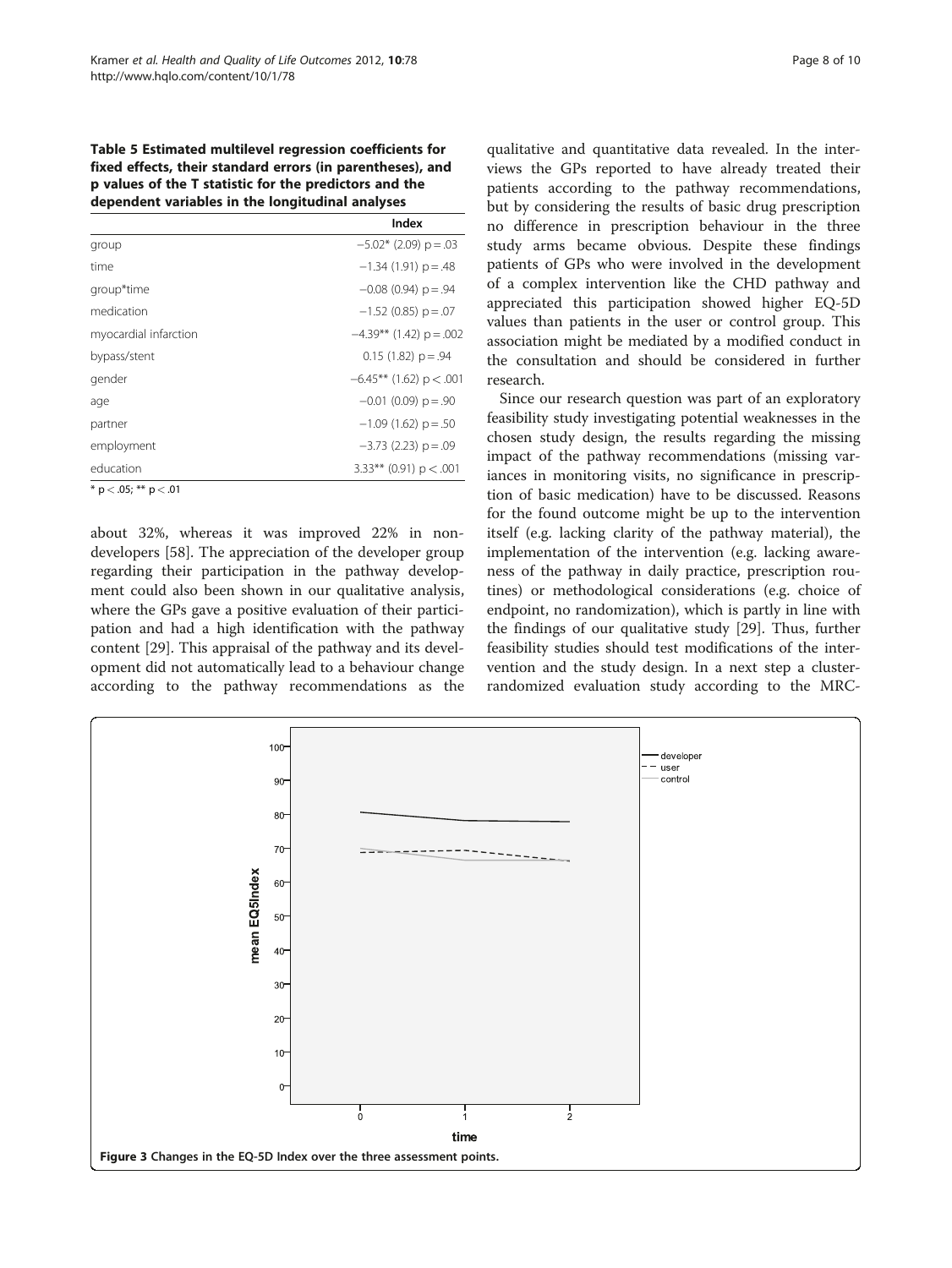<span id="page-8-0"></span>model [\[26\]](#page-9-0) should be conducted to assess the effectiveness of the pathway. Therefore, GPs not familiar with the pathway should be randomized to an intervention group receiving a training regarding the pathway and a control group.

#### Study limitations

As a result of the not randomized study design, the representativeness of the data might be limited. Nevertheless, due to the similar baseline characteristics of all study groups – except gender and living with a partner – we assume our results to be valid. We can not exclude a Hawthorne effect because patients in the intervention groups might have noticed that they were treated differently than before and patients in the control group might have noticed they were treated as usual. Another limitation concerns the different follow-up assessments between control and intervention groups and the application of the last observation carried forward method. We thought this principle to be appropriate since we did not expect remarkable changes in the control group over time. Due to practical considerations we included patients with a prevalent CHD while incident cases were neglected. This might have influenced the data. As a consequence of the preanalysis we did not include monitoring visits in our multilevel analysis. To make a global statement how these pathway recommendations affect patients` HRQoL, reasons for the missing variance in this variable on practice level should be investigated in further research.

#### Conclusions

As our findings show, there were associations between different sociodemographic variables, group membership and HRQoL but none with pathway related variables like the recommended basic medication. Thus, further feasibility studies modifying the intervention and/or the study design should be conducted to explore the factors hindering the implementation of the pathway recommendation. Additionally, as patients in the developer group reported the highest HRQoL values over time a larger commitment of the GPs in the developer group can be assumed and should be considered in further research.

## Additional File

[Additional file 1](http://www.biomedcentral.com/content/supplementary/1477-7525-10-78-S1.pdf): Pocket version of the CHD treatment pathway.

#### Abbreviations

CHD: Coronary heart disease; HRQoL: Health related quality of life; GP: General practitioner; SIS: Social insurance based health care system; NHS: National health care system; ASA: Acetylsalicylic acid; SF-36: Short-Form 36 Health Survey Questionnaire; ICD-10: International classification of diseases; COPD: Chronic obstructive pulmonary disease; REML: Restricted maximum likelihood; ICC: Intra-class correlation coefficient; LSD: Tukey`s Least Significant Difference.

#### Competing interests

The authors declare that they have no competing interests.

#### Authors' contributions

NDB and ST contributed to study design. Quantitative data analysis was performed by LK and OH. LK drafted the manuscript. OH, KS, ST, EB and NDB provided critical review on all parts of the manuscript. All authors read and approved the final version of the manuscript.

#### Acknowledgements

We thank all participating practices and Muazzez Ilhan for her study coordination. The study was funded by the German Ministry of Education and Research (BMBF) Grant Nr. 01GK0701

#### Received: 27 February 2012 Accepted: 19 June 2012 Published: 9 July 2012

#### References

- 1. Lopez AD, Mathers CD, Ezzati M, Jamison DT, Murray CJ: Global and regional burden of disease and risk factors, 2001: systematic analysis of population health data. Lancet 2006, 367(9524):1747–1757.
- 2. Levi F, Lucchini F, Negri E, La Vecchia C: Trends in mortality from cardiovascular and cerebrovascular diseases in Europe and other areas of the world. Heart 2002, 88(2):119–124.
- 3. Kesteloot H, Sans S, Kromhout D: Dynamics of cardiovascular and allcause mortality in Western and Eastern Europe between 1970 and 2000. Eur Heart J 2006, 27(1):107–113.
- 4. Lange C, Ziese T: Daten und Fakten: Ergebnisse der Studie "Gesundheit in Deutschland aktuell 2009". Berlin: Robert Koch Institut; 2010.
- 5. Hall JA, Horgan TG, Stein TS, Roter DL: Liking in the physician–patient relationship. Patient Educ Couns 2002, 48(1):69–77.
- 6. Hirsch O, Keller H, Albohn-Kuhne C, Krones T, Donner-Banzhoff N: Satisfaction of patients and primary care physicians with shared decision making. Eval Health Prof 2010, 33(3):321–342.
- 7. Stauber S, Schmid JP, Saner H, Znoj H, Saner G, Grolimund J, Von Känel R: Health-Related Quality of Life is Associated with Positive Affect in Patients with Coronary Heart Disease Entering Cardiac Rehabilitation. J Clin Psychol Med Settings 2012. doi[:10.1007/s10880-012-9311-6](http://dx.doi.org/10.1007/s10880-012-9311-6). published online May 13.
- Fortin M, Dubois M, Hudon C, Soubhi H, Almirall J: Multimorbidity and quality of life: A closer look. Health Qual Life Outcomes 2007, 5:52.
- 9. Mommersteeg P, Denollet J, Spertus J, Pedersen S: Health status as a risk factor in cardiovascular disease: A systematic review of current evidence. Am Heart J 2009, 157:208–218.
- 10. Radoschewski M: Gesundheitsbezogene Lebensqualität Konzepte und Maße. Bundesgesundheitsblatt Gesundheitsforschung Gesundheitsschutz 2000, 43:165–189.
- 11. Rabin R, de Charro F: EQ-5D: a measure of health status from the EuroQol Group. Ann Med 2001, 33(5):337–343.
- 12. EuroQolGroup: EuroQol a new facility for the measurement of healthrelated quality of life. Health Policy 1990, 16:199–208.
- 13. Xu R, Insinga RP, Golden W, Hu XH: EuroQol (EQ-5D) health utility scores for patients with migraine. Qual Life Res 2010, 20(4):601–608.
- 14. Sun S, Chen J, Johannesson M, Kind P, Xu L, Zhang Y, Burstrom K: Population health status in China: EQ-5D results, by age, sex and socioeconomic status, from the National Health Services Survey 2008. Qual Life Res 2011, 20(3):309-320.
- 15. Dyer MT, Goldsmith KA, Sharples LS, Buxton MJ: A review of health utilities using the EQ-5D in studies of cardiovascular disease. Health Qual Life Outcomes 2010, 8:13.
- 16. Goldsmith KA, Dyer MT, Schofield PM, Buxton MJ, Sharples LD: Relationship between the EQ-5D index and measures of clinical outcomes in selected studies of cardiovascular interventions. Health Qual Life Outcomes 2009, 7:96.
- 17. Norris CM, Spertus JA, Jensen L, Johnson J, Hegadoren KM, Ghali WA: Sex and gender discrepancies in health-related quality of life outcomes among patients with established coronary artery disease. Circ Cardiovasc Qual Outcomes 2008, 1(2):123–130.
- 18. Reibling N: Healthcare systems in Europe: towards an incorporation of patient access. J Eur Soc Pol 2010, 20:5-18.